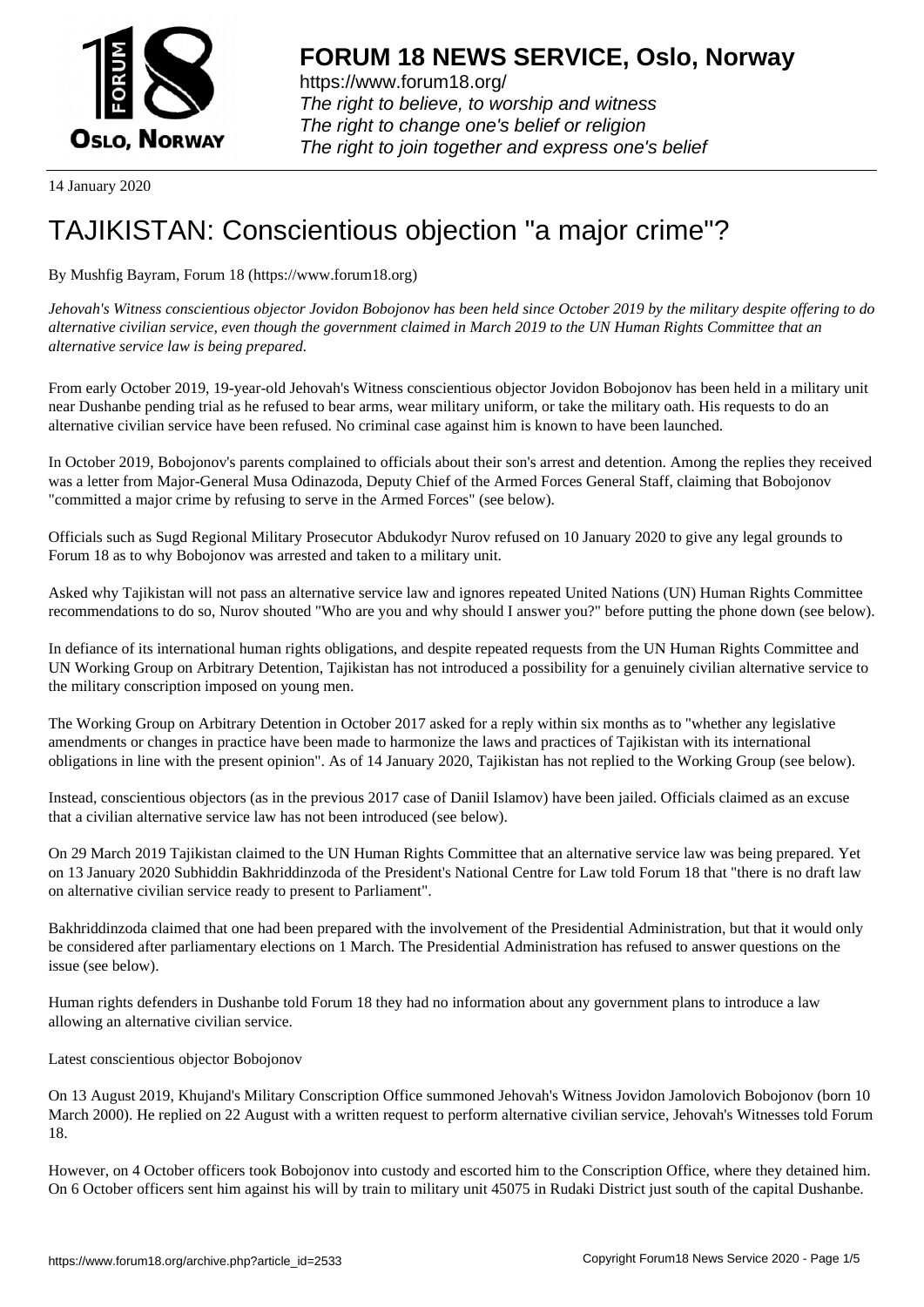accordance with Bobojonov's conscientious objection as a Jehovah's Witness to military service he refused to do this.

"Jovidon is still being held in the military unit without trial and without investigation," Jehovah's Witnesses told Forum 18 on 10 January. "No criminal case against him has been launched."

Prisoner of conscience Bobojonov is still being held in:

Military unit 45075

Rudaki District

Dushanbe

Bobojonov "committed a major crime"

In October 2019, Bobojonov's parents complained about their son's arrest and detention to officials including the Presidential Administration, which passed on the complaint to the Defence Ministry and the General Prosecutor's Office on 22 October.

Major-General Musa Odinazoda, Deputy Chief of the Armed Forces General Staff, replied to Bobojonov's parents on 28 October (in a letter seen by Forum 18) claiming that Bobojonov "committed a major crime by refusing to serve in the Armed Forces". Major-General Odinazoda insisted that serving in the military is Bobojonov's "sacred duty" and that his conscription was not therefore illegal.

Major-General Odinazoda's assistant, who refused to give his name, on 10 January 2020 claimed Odinazoda was in a meeting and asked Forum 18 to call back. When Forum 18 called back a different official (who also refused to give their name) answered the phone and claimed that "Odinazoda is not available and his assistant was sent somewhere." He then refused to answer questions and put the phone down.

Sugd Regional Military Prosecutor Abdukodyr Nurov also replied to Bobojonov's parents on 28 October 2019 (also seen by Forum 18), denying that a right to conscientious objection exists. Officials claimed that, as there is no law on alternative service, refusal to do military service is a crime, and conscription officers acted lawfully.

Regional Military Prosecutor Nurov on 10 January 2020 refused to give any legal grounds to Forum 18 for Bobojonov being arrested and taken to a military unit. He also refused to say why he claimed to Bobojonov's parents that there is no right to alternative civilian service, than claiming that "I do not know what case you are speaking about."

Asked why Tajikistan will not pass an alternative service law and ignores repeated UN Human Rights Committee recommendations to do so, Nurov shouted "Who are you and why should I answer you?" before putting the phone down. Subsequent calls to his phone went unanswered.

"The will of the people"?

The regime's claim that not having a law on alternative service makes jailing conscientious objectors legal was also used in the case of conscientious objector and former prisoner of conscience Daniil Islamov (see below).

In June 2017 Colonel Musa Odinazoda, Deputy Chief of the General Staff and Head of the Organisation and Mobilisation Department, told Islamov's mother that he cannot do alternative service because no domestic legal provision exists for this. (http://www.forum18.org/archive.php?article\_id=2312)

Similarly, Rakhmonali Saidaliyev, Qurghonteppa's Military Prosecutor, told Forum 18 in August 2017 that Islamov cannot do the alternative civilian service he is willing to do as "Tajikistan does not have alternative service."

Deputy Murodullo Davlatov, a member of Parliament's Lower Chamber and Deputy Head of its International Relations Committee, claimed to Forum 18 in February 2017 that "the people of Tajikistan do not want alternative service, and Parliament represents the will of the people". (http://www.forum18.org/archive.php?article\_id=2312)

On 10 January 2020 the assistant (who refused to give her name) to Deputy Imomali Nasriddinzoda, Head of Parliament's Law and Human Rights Committee, claimed that Parliament "may consider" passing an alternative service law "after the next election" (due on 1 March).

Asked why conscientious objectors are, despite repeated UN Human Rights Committee recommendations, still being arrested and prosecuted, the assistant refused to answer and referred Forum 18 to the Foreign Ministry. She then immediately put the phone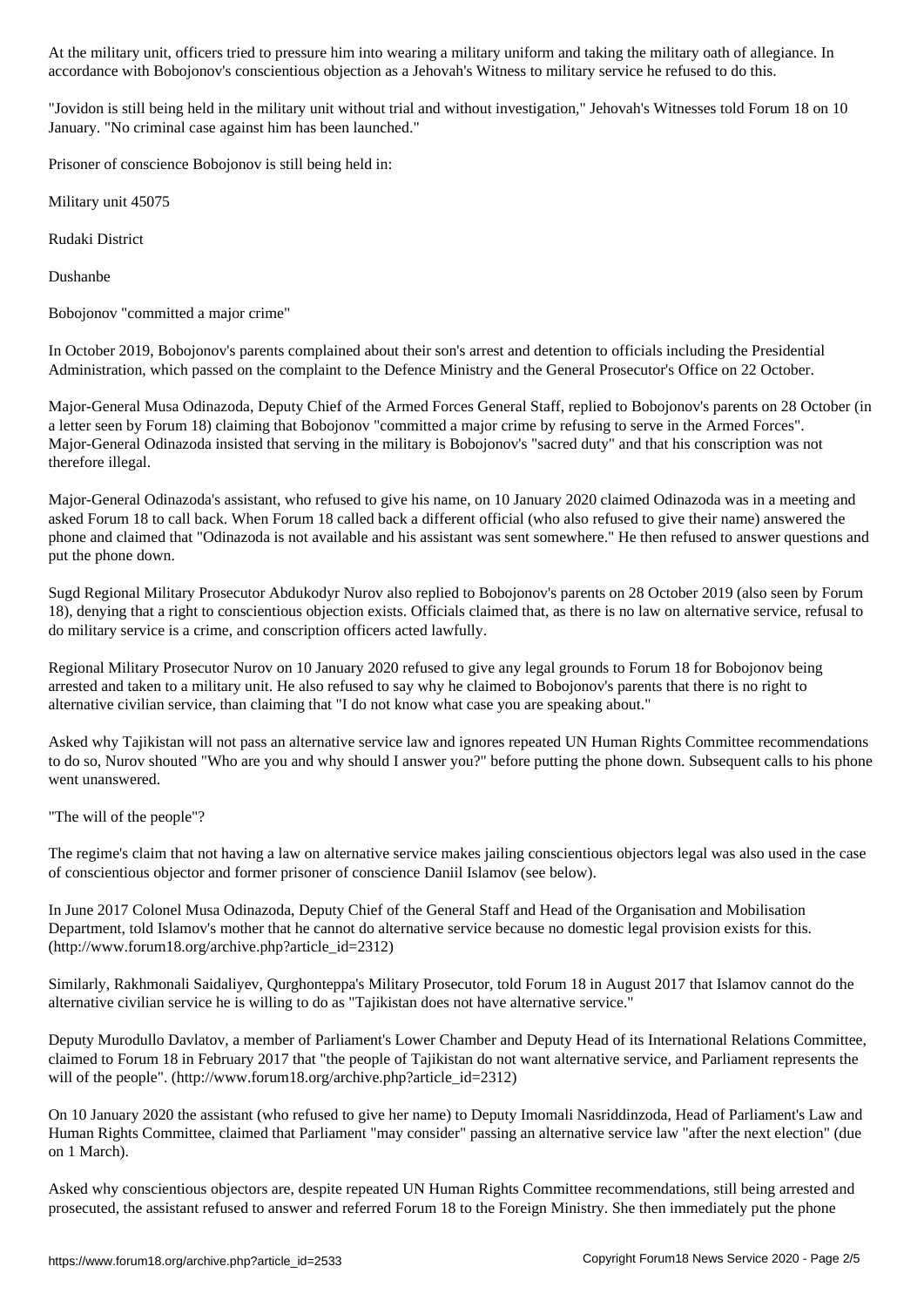Tajikistan has never held an election found to be free and fair by Organisation for Security and Co-operation in Europe (OSCE) Election Observation Missions. (http://www.forum18.org/archive.php?article\_id=2138)

Asked whether prisoner of conscience Islamov and human rights defenders do not represent people of Tajikistan, and whether Islamov is entitled to his human rights, Deputy Davlatov replied: "He violated the law, which is why he was arrested." (http://www.forum18.org/archive.php?article\_id=2312)

As has happened to conscientious objector Bobojonov, officials also attempted to force conscientious objector Islamov to wear military uniform and take the military oath. (http://www.forum18.org/archive.php?article\_id=2312)

No alternative civilian service law

Military service of two years is compulsory for almost all able-bodied young men between the ages of 16 and 27.

Article 1 of the November 2000 Universal Military Obligation and Military Service Law includes the provision: "In accordance with the law, a citizen has the right to undergo alternative service in place of military service. The procedure for undergoing alternative service is determined by law". However, no law enacting alternative service has ever been adopted.

Indeed, military comments in 2007 suggested that the ban that year on the Jehovah's Witnesses might be linked to this community's conscientious objection to compulsory military service. (http://www.forum18.org/archive.php?article\_id=2138)

Jailing conscientious objectors

On 13 October 2017 Jehovah's Witness conscientious objector Daniil Ruslanovich Islamov (born 31 January 1999) was sentenced to six months' jail until April 2018 (http://www.forum18.org/archive.php?article\_id=2327) under Criminal Code Article 376, Part 1 ("Evasion by an enlisted serviceman of fulfilment of military service obligations by way of inflicting on oneself injury (self-mutilation) or evasion by simulation of sickness or by other deception").

Prisoner of conscience Islamov had been forcibly conscripted in April 2017, despite heath problems preventing him doing military service even if he wanted to do it (http://www.forum18.org/archive.php?article\_id=2312), and was then detained in a military unit before being tried and sentenced.

On 5 October 2017 the United Nations (UN) Working Group on Arbitrary Detention publicly stated that Tajikistan should release prisoner of conscience Islamov "immediately"

(http://www.ohchr.org/Documents/Issues/Detention/Opinions/Session79/A\_HRC\_WGAD\_2017\_43\_EN.pdf). The regime ignored this and in January 2019 Jehovah's Witnesses complained about the case to the UN Human Rights Committee. (http://www.forum18.org/archive.php?article\_id=2455)

The UN Working Group's Opinion (A/HRC/WGAD/2017/43) found that Tajikistan had contravened the International Covenant on Civil and Political Rights, and also noted that "The right to conscientious objection is well established in international law and derives from article 18 of the Covenant. The Government of Tajikistan has already been made fully aware of this by the Human Rights Committee, which has specifically recommended that Tajikistan provide for alternatives to military service in such cases" (see below).

The UN Working Group also stated that among the follow up actions were that within six months of the date of transmission of the October 2017 Opinion the government should inform the Working Group "whether any legislative amendments or changes in practice have been made to harmonize the laws and practices of Tajikistan with its international obligations in line with the present opinion".

As of 14 January 2020, Tajikistan has not replied to the UN Working Group.

Will a genuine alternative service law be passed and implemented?

On 29 March 2019 Tajikistan claimed to the United Nations Human Rights Committee that "to give effect to this right [to alternative civilian service], an inter-agency working group, after studying international experience with regard to recognition of the right to conscientious objection to compulsory military service and conducting research into the administrative and legal issues that the exercise of this right in Tajikistan would entail, prepared and transmitted to the Government a bill on alternative service" (see Replies to the issues raised by the Human Rights Committee in relation to the third periodic report of the Republic of Tajikistan CCPR/C/TJK/Q/3/Add.1).

But the government gave no timetable for this claimed alternative service law to be adopted.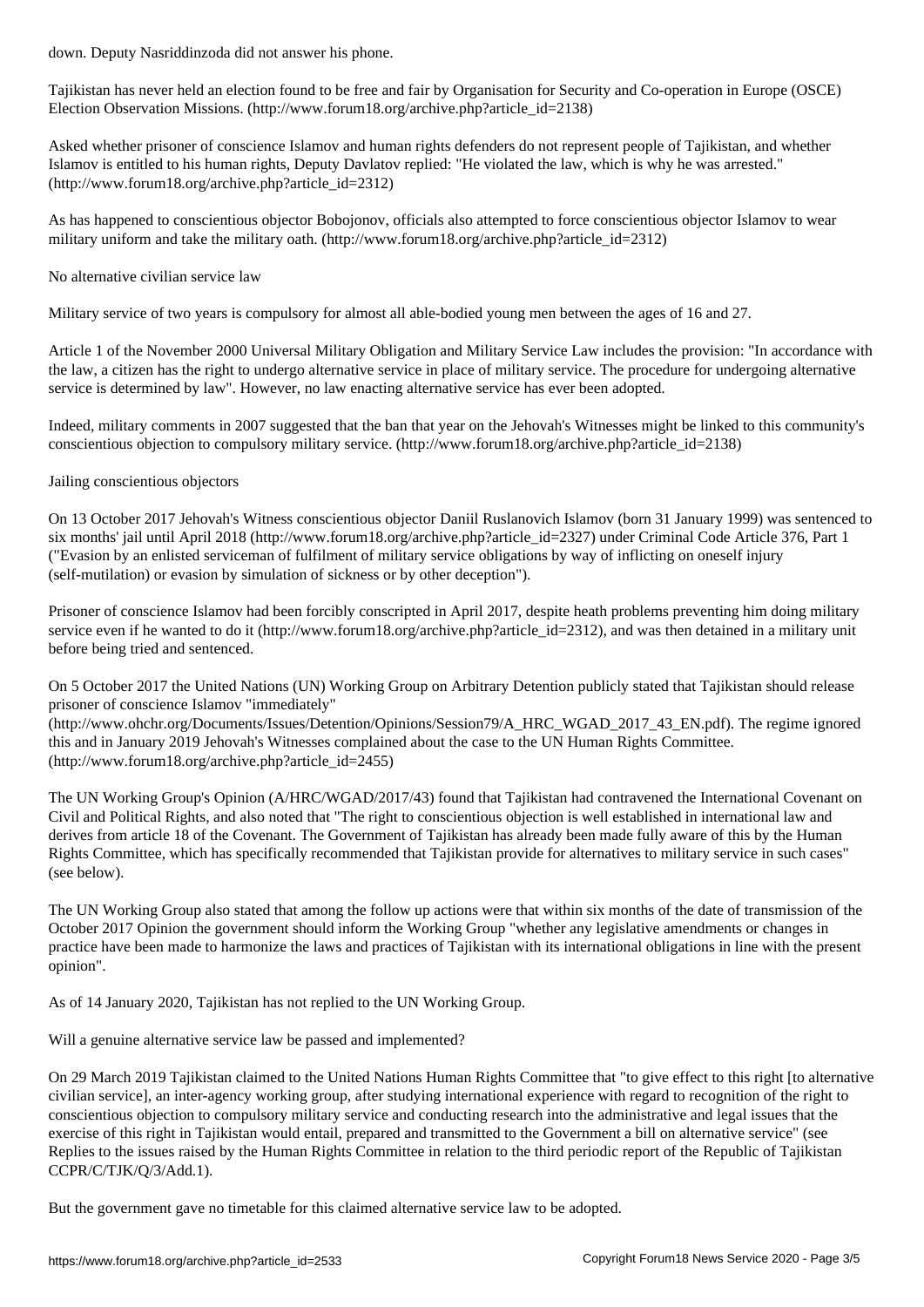"There is no draft law on alternative civilian service ready to present to Parliament," Subhiddin Bakhriddinzoda, First Deputy Director of the President's National Centre for Law, told Forum 18 on 13 January 2020. Among the National Centre's functions is responsibility for improving draft laws and checking their correspondence to the Constitution and Tajikistan's international obligations.

The National Centre for Law is also responsible for publishing the text of draft laws, but when asked for the text Bakhriddinzoda claimed that "the inter-agency working group has prepared a text but it has not been finalised yet". Asked why, he responded that "this March we will have a new Parliament, and only then will this issue be discussed."

Bakhriddinoza then stated that "you need to talk Zarif Alizoda, the adviser in the Presidential Administration's Section responsible for laws and their preparation". He then refused to talk more. Alizoda was formerly the Human Rights Ombudsperson and is currently the Assistant to the President on Legal Issues and Plenipotentiary Representative of the President to Parliament.

On 13 January the Presidential Administration claimed that Alizoda would be available to talk on 14 January. But on 14 January various Presidential Administration officials either did not answer their phones, or refused to talk to Forum 18, or claimed that only Alizoda – who was claimed to be unavailable – could answer questions.

Human rights defenders in Dushanbe told Forum 18 on 14 January that they had no information about any government plans to introduce a law allowing an alternative civilian service.

Bakhriddinzoda of the National Centre for Law also refused to answer any questions about Tajikistan arresting and jailing conscientious objectors in defiance of Tajikistan's international obligations.

Ignoring human rights obligations

Tajikistan has for more than fifteen years ignored repeated insistence by UN human rights bodies and local human rights groups that the regime must allow individuals to refuse on grounds of conscience to do military service.

In its 22 July 2004 Concluding Observations on Tajikistan's record under the International Covenant on Civil and Political Rights (CCPR/CO/84/TJK), the UN Human Rights Committee stated: "The State party should take all necessary measures to recognize the right of conscientious objectors to be exempted from military service." (http://tbinternet.ohchr.org/\_layouts/15/treatybodyexternal/Download.aspx?symbolno=CCPR%2FCO%2F84%2FTJK&Lang=en)

This was repeated in the Human Rights Committee's 23 April 2013 Concluding Observations (CCPR/C/TJK/CO/2), which

"reiterates its previous concern" about "the State party's lack of recognition of the right to conscientious objection to compulsory military service, and at the absence of alternatives to military service".

(http://tbinternet.ohchr.org/\_layouts/15/treatybodyexternal/Download.aspx?symbolno=CCPR%2FC%2FTJK%2FCO%2F2&Lang=e n)

The Human Rights Committee's concern was again repeated in its Concluding Observations (CCPR/C/TJK/CO/3), adopted on 18 July 2019: "The State party should step up its efforts to adopt the legislation necessary to recognize the right to conscientious objection to military service without discrimination as to the nature of the beliefs (religious or non-religious beliefs grounded in conscience) justifying the objection, and to ensure that alternative service is not punitive or discriminatory in nature or duration by comparison with military service."

(http://tbinternet.ohchr.org/\_layouts/15/treatybodyexternal/Download.aspx?symbolno=CCPR/C/TJK/CO/3&Lang=En) (END)

Full reports on freedom of thought, conscience and belief in Tajikistan (http://www.forum18.org/archive.php?country=31)

For more background, see Forum 18's Tajikistan religious freedom survey (http://www.forum18.org/archive.php?article\_id=2138)

Forum 18's compilation of Organisation for Security and Co-operation in Europe (OSCE) freedom of religion or belief commitments (http://www.forum18.org/archive.php?article\_id=1351)

Follow us on Twitter @Forum\_18 (http://twitter.com/forum\_18)

Follow us on Facebook @Forum18NewsService (http://www.facebook.com/Forum18NewsService)

All Forum 18 text may be referred to, quoted from, or republished in full, if Forum 18 is credited as the source.

All photographs that are not Forum 18's copyright are attributed to the copyright owner. If you reuse any photographs from Forum 18's website, you must seek permission for any reuse from the copyright owner or abide by the copyright terms the copyright owner has chosen.